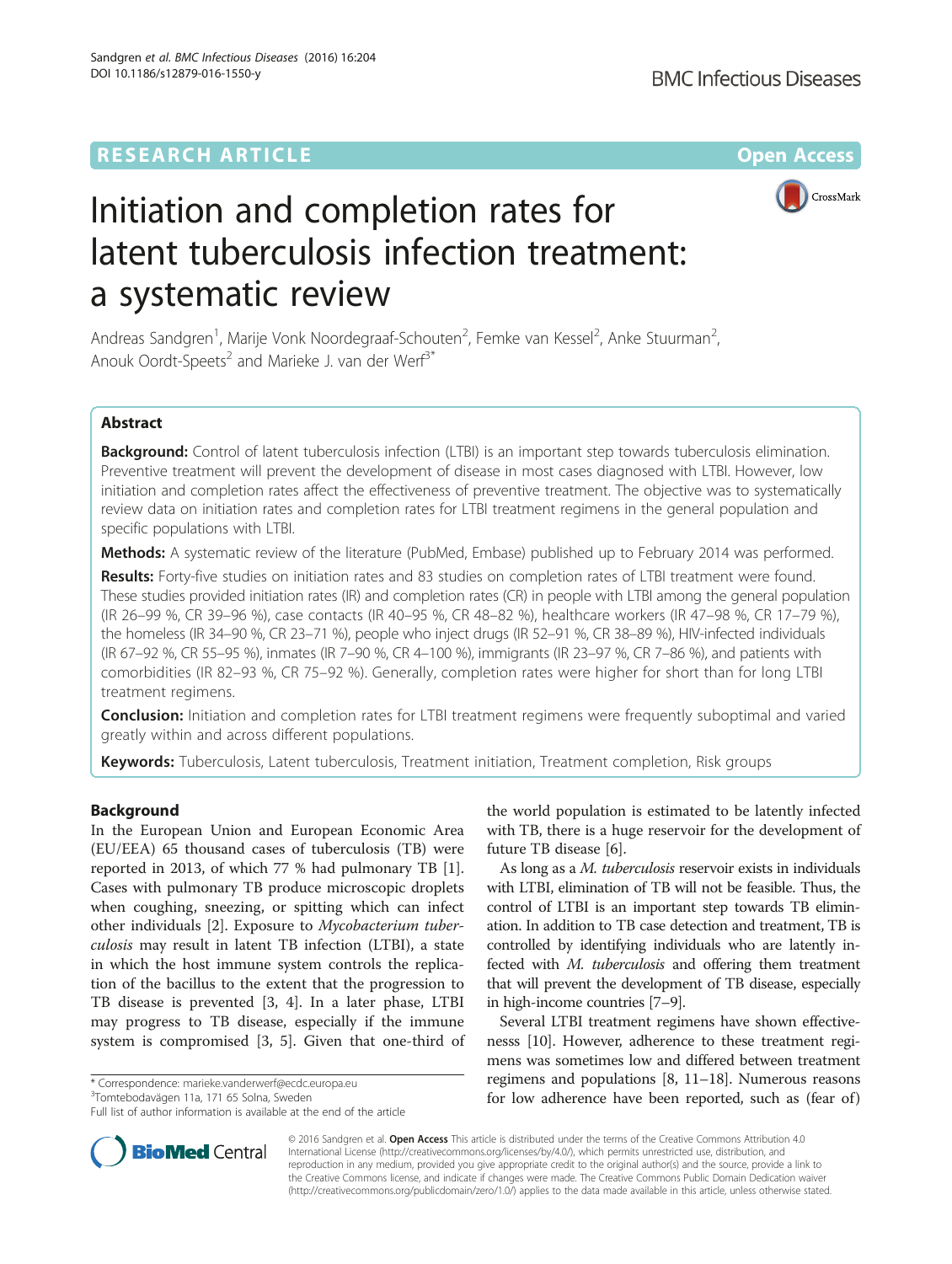side effects of the treatment, lack of symptomatic disease and thus lack of motivation for taking preventive treatment, or low risk perception of progression to active TB [[11](#page-8-0), [17,](#page-8-0) [19](#page-9-0)].

Incorporating programmatic LTBI control into the national and EU/EEA strategies to fight TB is likely to be of value for all EU/EEA Member States. Therefore, the European Centre for Disease Prevention and Control (ECDC) aims to provide EU/EEA Member States and candidate countries with scientific advice and guidance on programmatic LTBI control. In order to collect the evidence base for developing the ECDC guidance a series of systematic reviews have been performed. This was done in collaboration with World Health Organization (WHO) who used the same evidence base for the development of the WHO guidelines on LTBI control [\[20\]](#page-9-0) launched in early 2015. One important aspect for LTBI control is to ensure adherence to and completeness of the preventive treatment. Therefore, a systematic literature review was performed to assess initiation and completion rates of LTBI treatment and to identify determinants and interventions for adherence and completion, in the general and in specific populations with LTBI. In this article we present the results of the initiation and completion rates for recommended preventive treatments.

#### Methods

A systematic literature review was performed according to a review protocol and following the Cochrane guidelines. The aim of the systematic review was to provide answers to the following research questions: 1) What is the LTBI treatment initiation rate and the completion rate for each recommended LTBI treatment regimen; 2) What are determinants of LTBI treatment initiation, adherence, and completion; 3) What are the interventions with demonstrated efficacy or effectiveness to improve LTBI treatment initiation, adherence and completion in individuals who are eligible for LTBI treatment. Due to the extensive results, the results for review question 1 are presented in this article and the results for review questions 2 and 3 will be presented separately.

#### Eligibility criteria

PICO (Population-Intervention-Comparator-Outcome) questions were formulated based on the review questions (see Additional file [1](#page-8-0): PICO questions). Only primary articles describing randomised controlled trials (RCTs), non-randomised prospective comparative studies of interventions, prospective longitudinal observational studies, and retrospective studies were included in this review. Systematic reviews were not included; however the reference lists of relevant systematic reviews were screened to find primary articles that were not found via our literature search. Studies in individuals eligible for LTBI treatment were considered relevant. Eligibility for LTBI treatment was defined as "being diagnosed with LTBI". There was no required minimum study duration or number of subjects, except for studies in the general population diagnosed with LTBI that also presented data stratified for specific populations (e.g. case contacts, immigrants etc.). Since these studies were primarily aimed at the total population, and sampling strategies were applied accordingly, data for the specific populations were only extracted when such a population consisted of at least 30 subjects. Studies were considered to be conducted in the general population when they did not specifically focus on certain risk groups. For an article to be included in the review, baseline data (e.g. population characteristics) must be presented, LTBI had to be defined in the study (e.g. as "positive tuberculin skin tests (greater of equal 10 mm) and negative chest radiographs") and the LTBI treatment regimen had to be specified, and for studies presenting completion rates, a definition for "completion" had to be provided. Studies did not have to apply a specific definition for LTBI or completion to be included. Adherence rates that met the definition of "completion" (e.g. "full adherence" or "adherence for nine months") were interpreted as completion rates. If individuals whose completion status was pending by the end of a study were included in the completion rate, the rate was recalculated to exclude these individuals. Studies that included only case contacts who received chemoprophylaxis irrespective of whether or not LTBI was diagnosed were excluded from this review.

#### Information sources and search strategy

We searched the databases PubMed and Embase. Search strings were composed for 1) LTBI, 2) LTBI treatment, and 3) initiation, adherence, completion and implementation. A fourth search string was composed to exclude animal studies (see Additional file [2:](#page-8-0) Search strings). No geographical, time, or language limits were applied, however only full-text articles in English, French, Spanish, German, and Dutch were reviewed. The search was carried out on February 3rd, 2014 for all literature published up to that date. Output from the searched databases was exported to Endnote version X4.0.2.

#### Study selection

Articles were selected by a three-step selection procedure based on 1) screening of title and abstract, 2) screening of full-text article, and 3) final screening during the dataextraction phase. One-hundred percent of the title and abstract selection and critical appraisal of the full-text articles was done in duplicate by two independent researchers; the results were compared and discussed and any doubts were resolved by a third researcher.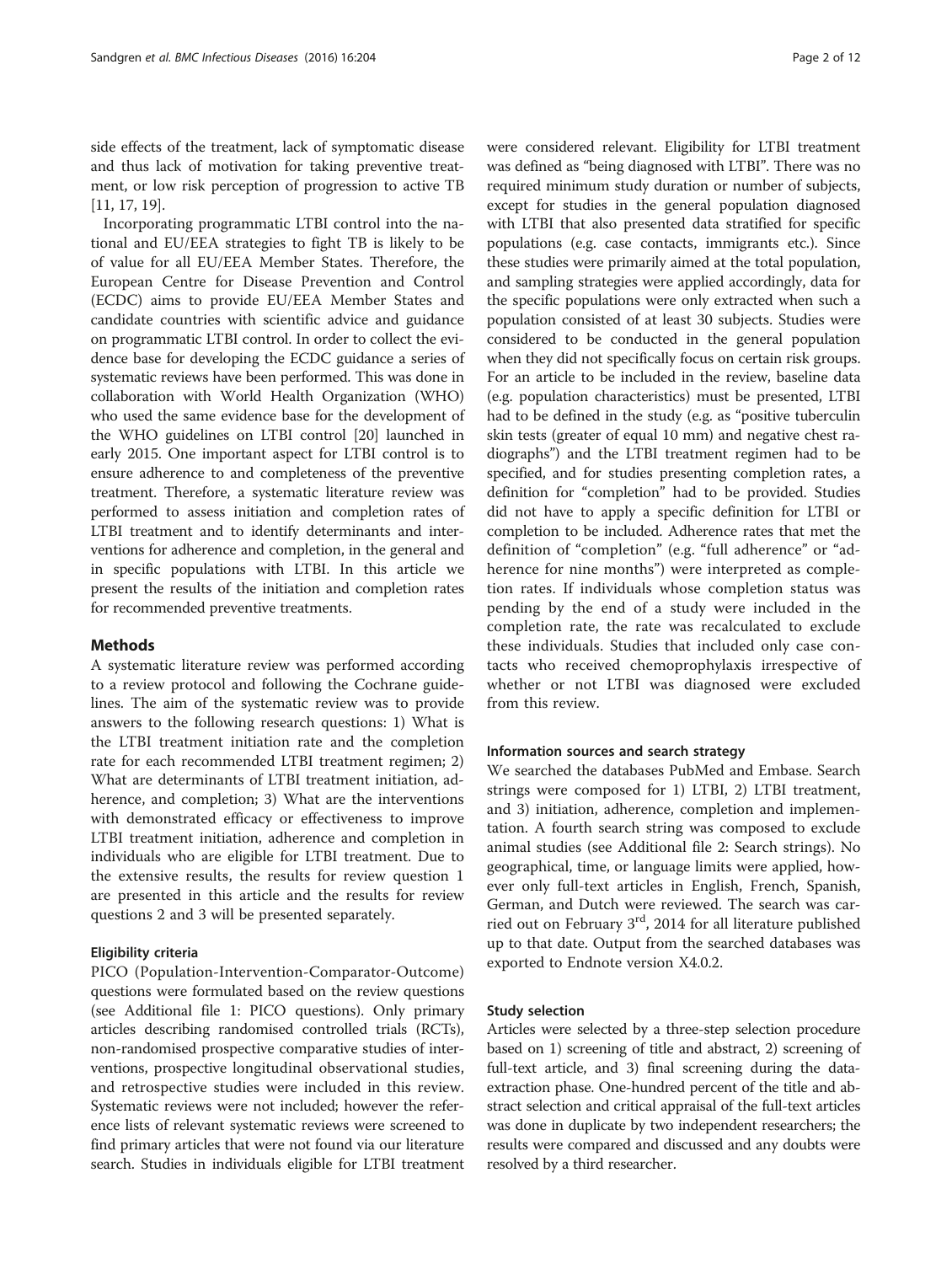#### Risk of bias assessment

The risk of bias of each included full-text article was assessed with standardised, study-design specific, quality appraisal forms following the risk of bias assessment proposed by the Cochrane Collaboration [\[21\]](#page-9-0). A few additional aspects, not mentioned in the Cochrane Collaboration, were considered when evaluating the quality of the articles, i.e. the adequacy of recall assessment and reporting, whether confidence intervals were provided, and for retrospective studies, the adequacy of the method of retrospective selection of the population. Each aspect was evaluated as high risk of bias, moderate or unclear risk of bias, or low risk of bias. Because of the descriptive nature of the review question, risk of bias was only assessed for aspects of the individual studies, without providing an overall level of quality for each individual study. As review question 1 does not deal with the effects of health interventions and treatment and populations vary widely between studies, risk of bias was also not assessed across the evidence base per outcome.

#### Data extraction

Evidence tables were compiled by two researchers and reviewed by a third researcher. The data extraction was done in duplicate for 15 % of the included articles, no major differences were found. Evidence tables were created for different populations with LTBI: 1) general population (primarily unselected individuals with LTBI at clinics), 2) case contacts, 3) healthcare workers, 4) the homeless, 5) people who inject drugs (PWID), 6) human immunodeficiency virus (HIV)-infected individuals, 7) inmates, 8) immigrants, and 9) patients with comorbidities, e.g. patients with rheumatoid arthritis or patients with hematologic malignancies. The definitions of completion were those used in the individual studies; there were differences in definitions between studies. Study results were sorted by study design and split by duration of the LTBI treatment regimen, i.e. short (≤four months), long (>four months), or short and long combined when no data were presented for short and long LTBI treatment separately.

#### Synthesis of results

Meta-analysis is performed in accordance with GRADE methodology and results are reported in accordance with the Preferred Reporting Items for Systematic Reviews and Meta-Analyses (PRISMA) statement. For data visualisation, forest plots of initiation and completion rates were created for the identified populations in Excel 2010 [[22](#page-9-0)]. The MetaXL 2.1 add-in in Excel was used to calculate 95 % confidence intervals around initiation and completion rates. We planned to calculate pooled rates, however this was not done for the first review question, because of the large heterogeneity of the included articles.

#### Results

#### Results of the review process

The search resulted in 2536 unique hits; 115 relevant articles were included for all review questions (see Fig. [1](#page-3-0)). For review question 1, a total of 95 unique articles were found, including 43 prospective studies and 52 retrospective studies. Of these articles, 45 provided information on initiation rates of LTBI treatment regimens and 83 on completion rates. An overview of the study characteristics, initiation and/or completion rates, and the quality aspects of the risk of bias assessment of the included studies are presented in Additional file [3](#page-8-0): Study characteristics, outcomes, and quality aspects.

#### Initiation and completion rates

Most study populations in the included articles consisted of individuals from the general population diagnosed with LTBI, case contacts or immigrants with LTBI (Table [1](#page-4-0); Additional file [3:](#page-8-0) Study characteristics, outcomes, and quality aspects). In prospective studies, initiation and completion rates were most often presented for long treatment regimens and in retrospective studies rates were most frequently reported for either long treatment regimens or for short and long treatment regimens combined.

Overall, twenty prospective studies [[18, 19, 23](#page-9-0)-[40](#page-9-0)] that reported initiation rates were found (Table [1;](#page-4-0) Additional file [3:](#page-8-0) Study characteristics, outcomes, and quality aspects). Initiation rates varied considerably among populations with LTBI, ranging from 26 to 99 % in the general population (four studies [\[18, 23](#page-9-0)–[25\]](#page-9-0)) (Fig. [2](#page-5-0)), from 40 to 85 % in case contacts (four studies [\[25](#page-9-0)–[28](#page-9-0)]), from 34 to 90 % in the homeless (three studies [\[25, 29, 30\]](#page-9-0)), from 52 to 91 % in PWID (three studies [\[31](#page-9-0)–[33](#page-9-0)]), from 90 to 92 % in HIV-infected individuals (three studies [[34](#page-9-0)–[36\]](#page-9-0)), and from 23 to 97 % in immigrants (four studies [\[25, 38](#page-9-0)–[40](#page-9-0)]) (Additional file [3:](#page-8-0) Study characteristics, outcomes, and quality aspects). Only one prospective study each reported an initiation rate in healthcare workers or inmates, the initiation rates for these groups were 98 % [[19](#page-9-0)] and 65 % [[37](#page-9-0)], respectively. No prospective studies that reported initiation rates were found for patients with comorbidities.

Twenty-five retrospective studies that reported initiation rates, mostly based on medical records, were found (Table [1;](#page-4-0) Additional file [3](#page-8-0): Study characteristics, outcomes, and quality aspects). There was considerable overlap in the ranges of initiation rates reported in prospective studies and retrospective studies.

In total, 39 prospective studies reporting completion rates were identified [[12](#page-8-0), [18, 23](#page-9-0)–[27](#page-9-0), [30](#page-9-0)–[32](#page-9-0), [34](#page-9-0)–[62](#page-9-0)]. Completion rates ranged from 46 to 95 % in the general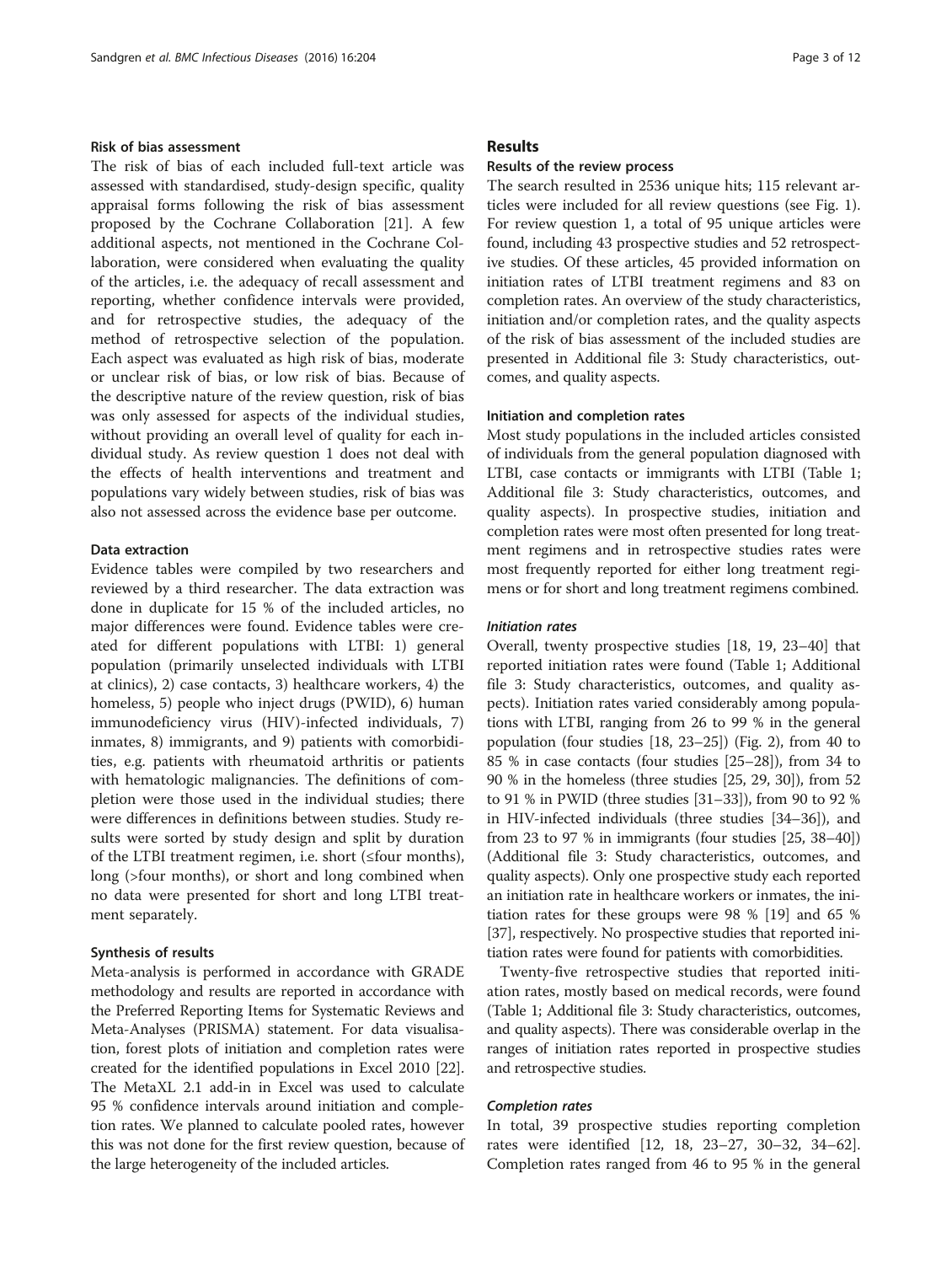<span id="page-3-0"></span>

population (thirteen studies [[12,](#page-8-0) [18](#page-9-0), [23](#page-9-0)–[25](#page-9-0), [41, 42](#page-9-0), [46, 47](#page-9-0), [49](#page-9-0), [50, 57](#page-9-0), [60\]](#page-9-0)), from 53 to 82 % in case contacts (six studies [\[12](#page-8-0), [25](#page-9-0)–[27, 51](#page-9-0), [52](#page-9-0)]), from 25 to 71 % in the homeless (four studies [\[18](#page-9-0), [25, 30, 60\]](#page-9-0)), from 38 to 89 % in PWID (four studies [[31](#page-9-0), [32, 56, 58](#page-9-0)]), from 55 to 95 % in HIV-infected individuals (eight studies [[18](#page-9-0), [34](#page-9-0)–[36, 44, 48, 54, 55\]](#page-9-0)), from 4 to 48 % in inmates (three studies [\[37, 53,](#page-9-0) [63](#page-10-0)]), and from 7 to 83 % in immigrants (nine studies [\[12,](#page-8-0) [25, 38](#page-9-0)–[40](#page-9-0), [43, 45, 57, 59](#page-9-0)]). Only one study reported a completion rate in healthcare workers and patients with comorbidities, the completion rates for these groups were 44 % [\[18\]](#page-9-0) and 87 % [[61](#page-9-0)], respectively. In addition, 44 retrospective studies reporting completion rates were found (Table [1](#page-4-0); Additional file [3](#page-8-0): Study characteristics, outcomes, and quality aspects). Within-study comparisons show that the homeless had lower completion rates than other populations [\[18, 25,](#page-9-0) [64](#page-10-0)]. As for initiation rates, considerable overlap in the ranges of completion rates reported in prospective studies and retrospective studies appears to exist.

In most of the 27 studies that presented separate completion rates for patients that received short treatment regimens and for patients that received long treatment regimens, completion rates appear to be higher for the short treatment group (Fig. [3](#page-6-0); Additional file [4:](#page-8-0) Forest plots). However, an exception to this observation was Clerk et al., who showed higher completion rates for long treatment regimens than shorter regimens (67 % vs 79 %) [[65\]](#page-10-0), and a small number of other studies that showed very similar completion rates between the two treatment groups [\[48](#page-9-0), [52,](#page-9-0) [66, 67](#page-10-0)] in various populations with LTBI. Due to large heterogeneity across studies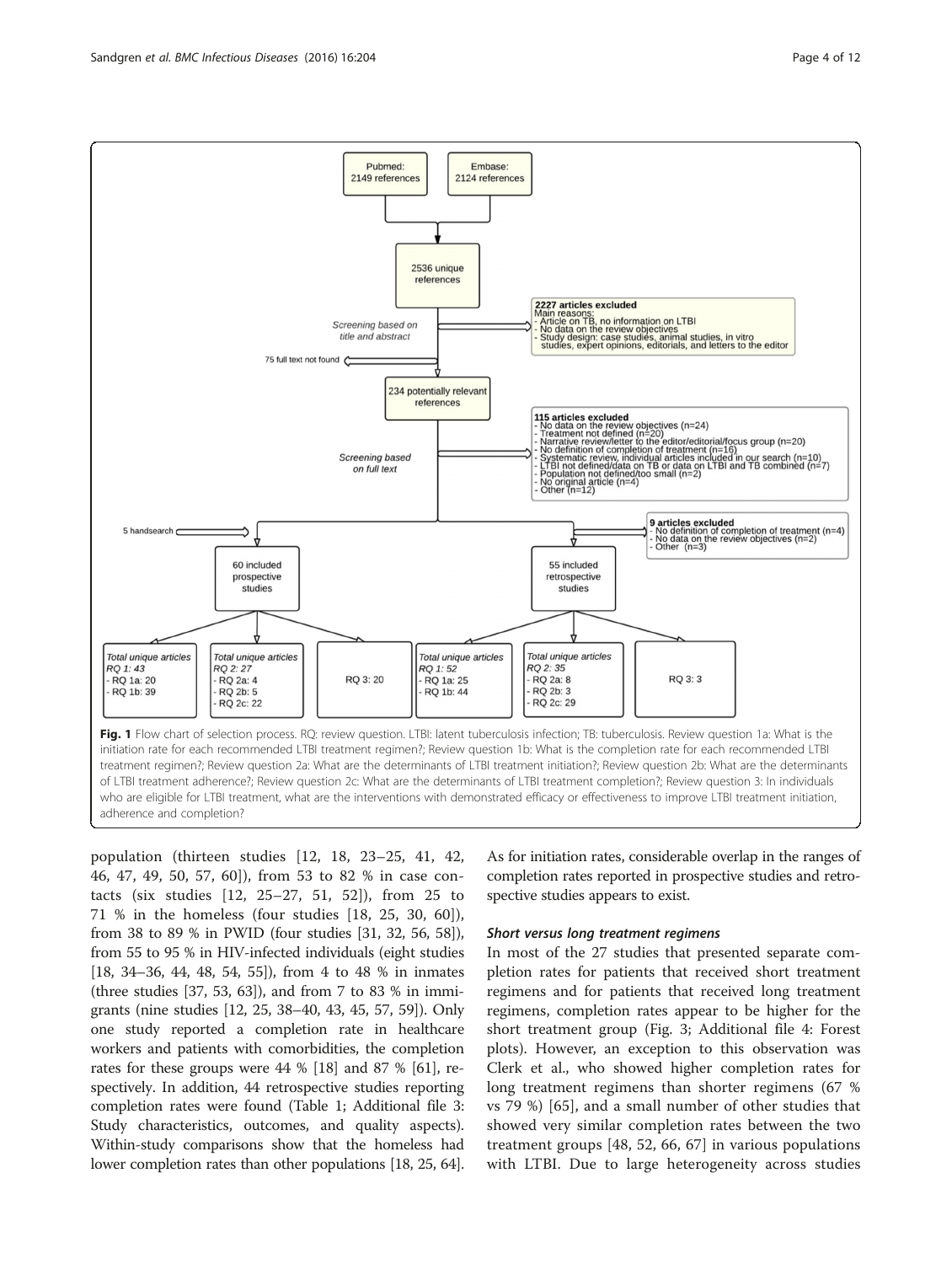| Study population               | Short treatment regimens                             |                   | Long treatment regimens                                                                                                               |                   | Short/long treatment regimens<br>combined |                          |                |
|--------------------------------|------------------------------------------------------|-------------------|---------------------------------------------------------------------------------------------------------------------------------------|-------------------|-------------------------------------------|--------------------------|----------------|
|                                | $\sqrt{n}$                                           | Range rates (%) n |                                                                                                                                       | Range rates (%) n |                                           | Range rates (%) N        |                |
| Initiation rates               |                                                      |                   |                                                                                                                                       |                   |                                           |                          |                |
|                                |                                                      |                   | Prospective studies ( $n = 20$ unique articles; some present data for more than one population and more than one treatment regimen)   |                   |                                           |                          |                |
| General                        | 1 [23]                                               | 86                | 2 [18, 24]                                                                                                                            | 44-99             | 1[25]                                     | 26                       | $\overline{4}$ |
| Case contacts                  | $\mathbf{0}$                                         |                   | $3[26-28]$                                                                                                                            | $40 - 85$         | 1[25]                                     | 53                       | 4              |
| Healthcare workers             | 1[19]                                                | 98                | $\Omega$                                                                                                                              |                   | $\overline{0}$                            | $\overline{\phantom{0}}$ | 1              |
| Homeless                       | $\mathbf 0$                                          |                   | $2$ [29, 30]                                                                                                                          | $76 - 90$         | 1[25]                                     | 34                       | 3              |
| <b>PWID</b>                    | $\Omega$                                             |                   | $3[31-33]$                                                                                                                            | $52 - 91$         | $\circ$                                   | $\overline{\phantom{0}}$ | 3              |
| HIV infected                   | $\Omega$                                             |                   | 2 [34, 35]                                                                                                                            | $90 - 92$         | 1[36]                                     | 91                       | 3              |
| Inmates                        | $\mathbf 0$                                          |                   | 1[37]                                                                                                                                 | 65                | 0                                         |                          | 1              |
| Immigrants                     | $\Omega$                                             |                   | $3[38-40]$                                                                                                                            | $77 - 97$         | 1[25]                                     | 23                       | $\overline{4}$ |
| Patients with<br>comorbidities | $\mathbf{0}$                                         |                   | $\mathbf 0$                                                                                                                           |                   | $\mathbf 0$                               |                          | $\circ$        |
|                                |                                                      |                   | Retrospective studies ( $n = 25$ unique articles; some present data for more than one population and more than one treatment regimen) |                   |                                           |                          |                |
| General                        | $\mathbf{0}$                                         |                   | 4 [89-92]                                                                                                                             | $82 - 98$         | 5 [16, 78, 93-95] 53-83                   |                          | 9              |
| Case contacts                  | $\mathbf 0$                                          |                   | 1[96]                                                                                                                                 | 81                | 5 [13, 78, 97-99] 74-95                   |                          | 6              |
| Healthcare workers             | $\mathbf{0}$                                         |                   | 1 [100]                                                                                                                               | 92                | 4<br>[78, 94, 101, 102]                   | $47 - 89$                | 5              |
| Homeless                       | $\mathbf{0}$                                         |                   | $\circ$                                                                                                                               |                   | 0                                         |                          | $\mathbf{0}$   |
| <b>PWID</b>                    | $\Omega$                                             |                   | $1$ [103]                                                                                                                             | 56                | $\mathbf{0}$                              |                          | 1              |
| HIV infected                   | 0                                                    |                   | 1[104]                                                                                                                                | 67                | $\overline{0}$                            |                          | 1              |
| Inmates                        | $\Omega$                                             |                   | 0                                                                                                                                     |                   | 2[80, 105]                                | $7 - 90$                 | $\overline{2}$ |
| Immigrants                     | $\Omega$                                             |                   | 2 [106, 107]                                                                                                                          | $78 - 84$         | 3 [16, 93, 94]                            | $57 - 82$                | 5              |
| Patients with<br>comorbidities | 1 [108]                                              | 93                | 1 [109]                                                                                                                               | 82                | 0                                         |                          | 2              |
| Completion rates               |                                                      |                   |                                                                                                                                       |                   |                                           |                          |                |
|                                |                                                      |                   | Prospective studies ( $n = 39$ unique articles; some present data for more than one population and more than one treatment regimen)   |                   |                                           |                          |                |
| General                        | 10 [12, 23, 25, 41, 42, 61-95<br>46, 47, 49, 50, 60] |                   | 10 [12, 18, 24, 25, 41,<br>42, 46, 47, 50, 57]                                                                                        | $46 - 76$         | $\mathbf 0$                               |                          | 13             |
| Case contacts                  | 2[51, 52]                                            | $71 - 82$         | 4 [26, 27, 51, 52]                                                                                                                    | $53 - 73$         | 2 [12, 25]                                | $60 - 64$                | 6              |
| Healthcare workers             | $\mathbf{0}$                                         |                   | 1[18]                                                                                                                                 | 44                | $\mathbf{0}$                              |                          | $\mathbf{1}$   |
| Homeless                       | 1 [60]                                               | 71                | 2 [18, 30]                                                                                                                            | $25 - 33$         | 1[25]                                     | 44                       | 4              |
| <b>PWID</b>                    | $\circ$                                              |                   | 4 [31, 32, 56, 58]                                                                                                                    | $38 - 89$         | 0                                         |                          | 4              |
| HIV infected                   | 6 [36, 44, 48]                                       | $62 - 95$         | 8 [18, 34-36, 44, 48, 54,<br>55]                                                                                                      | $55 - 89$         | 0                                         |                          | 8              |
| Inmates                        | 1[53]                                                | 48                | 3 [37, 53, 62]                                                                                                                        | 4–38              | 0                                         |                          | 3              |
| <i>Immigrants</i>              | 2 [43, 59]                                           | $72 - 80$         | 8 [38-40, 43, 45, 57]                                                                                                                 | $7 - 83$          | 2[12, 25]                                 | $61 - 79$                | 9              |
| Patients with<br>comorbidities | 1[61]                                                | 87                | $\mathbf{0}$                                                                                                                          |                   | 0                                         |                          | $\mathbf{1}$   |
|                                |                                                      |                   | Retrospective studies ( $n = 44$ unique articles; some present data for more than one population and more than one treatment regimen) |                   |                                           |                          |                |
| General                        | 14 [14-17, 65-67, 78, 56-93<br>79, 81-83, 110, 111]  |                   | 23 [14-16, 64-67, 78,<br>79, 81-83, 89-92, 112-118]                                                                                   | $39 - 96$         | 1[93]                                     | 54                       | 27             |
| Case contacts                  | 3 [13, 14, 17]                                       | $63 - 69$         | 4 [13, 14, 113, 116]                                                                                                                  | $56 - 78$         | 5 [78, 82, 97,<br>98, 119]                | $48 - 81$                | 10             |
| Healthcare workers             | 0                                                    |                   | 2 [100, 113]                                                                                                                          | $17 - 75$         | 3 [15, 78, 101]                           | $40 - 79$                | 5              |

## <span id="page-4-0"></span>Table 1 Number of included studies and ranges of initiation and completion rates per study population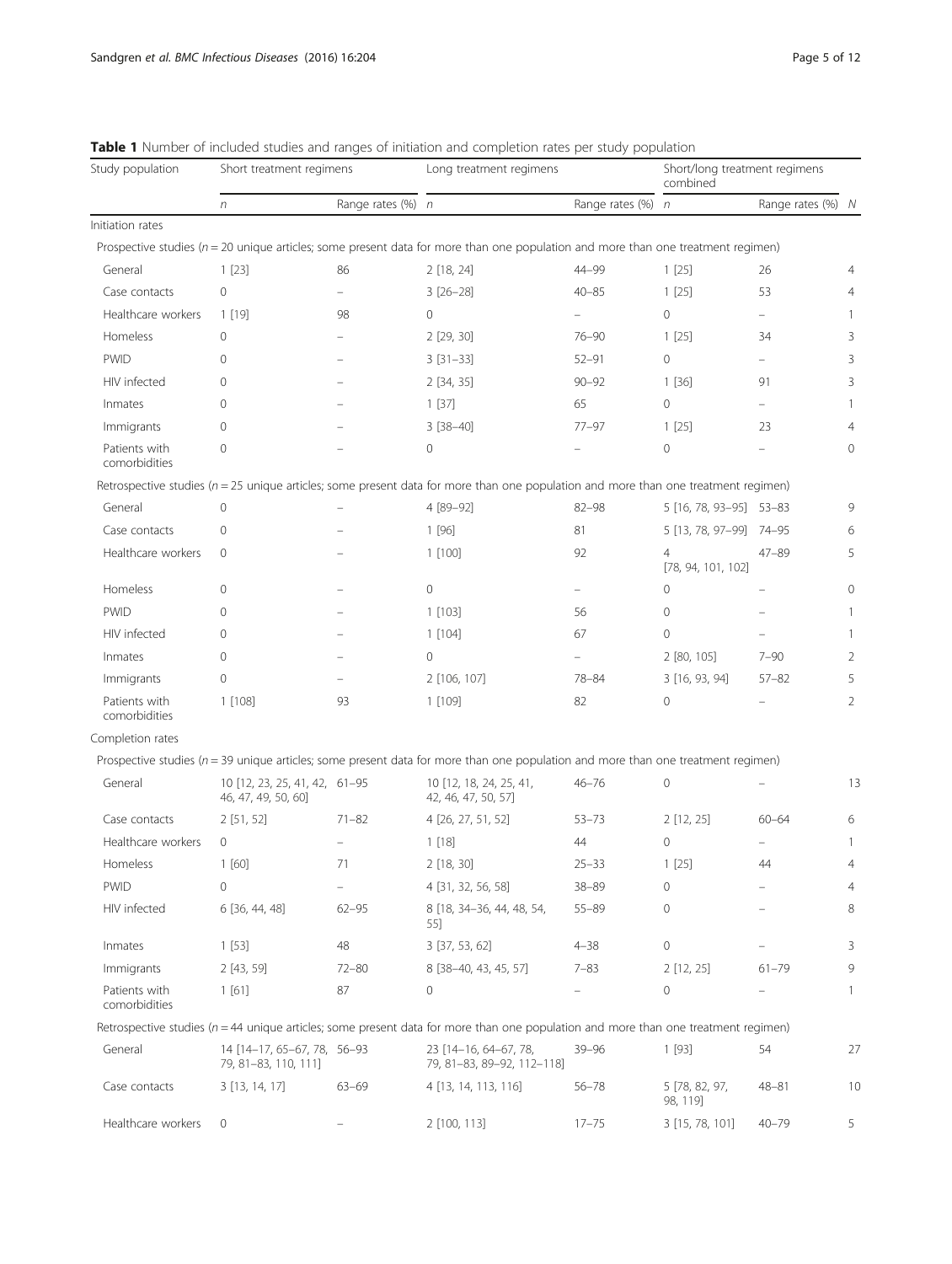| Homeless                       | [120]               | 44                       | 1[64]                                                   | 23        |                           |                          |    |
|--------------------------------|---------------------|--------------------------|---------------------------------------------------------|-----------|---------------------------|--------------------------|----|
| <b>PWID</b>                    |                     | $\overline{\phantom{m}}$ | $1$ [103]                                               | 55        | 0                         | $\overline{\phantom{0}}$ |    |
| HIV infected                   |                     |                          | 2 [14, 104]                                             | $55 - 66$ | 0                         |                          |    |
| Inmates                        | 4 [80, 120]         | $48 - 100$               | 2 [80, 121]                                             | $23 - 68$ | 0                         | $\overline{\phantom{0}}$ | 3  |
| Immigrants                     | 4 [14, 16, 17, 122] | $60 - 85$                | 11 [14, 16, 64, 89, 91, 92,<br>106, 113, 116, 123, 124] | $38 - 86$ | 5 [15, 65,<br>79, 82, 93] | $53 - 69$                | 18 |
| Patients with<br>comorbidities | 1 [108]             | 92                       | 1 [125]                                                 | 75        | 0                         | $\overline{\phantom{0}}$ |    |

<span id="page-5-0"></span>Table 1 Number of included studies and ranges of initiation and completion rates per study population (Continued)

HIV human immunodeficiency virus, n number of included studies, N total number of included studies, PWID people who inject drugs

and the fact that most studies were not designed to specifically assess the effect of treatment duration on completion, no pooled analysis was performed to determine if there was a statistically significant association between treatment duration and completion rates.

#### Discussion

This is, to our knowledge, the first systematic review to comprehensively explore both initiation and completion rates of LTBI treatment worldwide. In total, evidence from 95 studies has been reviewed. Forty-five studies reported on initiation rates and 83 on completion rates, covering nine different population types with LTBI. There was wide variation in initiation and completion rates; the initiation rates ranged from 7 to 99 % and the completion rates ranged from 4 to 100 % across the different population groups. These rates should be interpreted taking into account the variety of treatment options (i.e. choice of regimen, duration, self-administered or observed).

#### Risk groups

The population for which most studies were identified was the general population diagnosed with LTBI. Though this population consisted primarily of unselected individuals with LTBI at clinics, it was very diverse, mainly due to the varying proportion of specific populations, such as immigrants, across clinics. Generally, two types of risk groups could be distinguished: groups with higher risk of TB infection, but without an increased risk of progression to TB (e.g. health care workers, inmates, and the homeless) [\[68](#page-10-0)–[70](#page-10-0)] and groups with LTBI who are at higher risk of progression to active TB (e.g. HIV-infected individuals, patients with comorbidities) [[71](#page-10-0)–[74\]](#page-10-0). Case contacts appear to have both a higher risk of TB infection and a higher risk of progression to active TB due to recent infection [[68, 75](#page-10-0)]. The initiation rates and completion rates of LTBI treatment appeared slightly higher in the groups with higher risk of progression of LTBI to active TB than in the groups with higher risk of TB

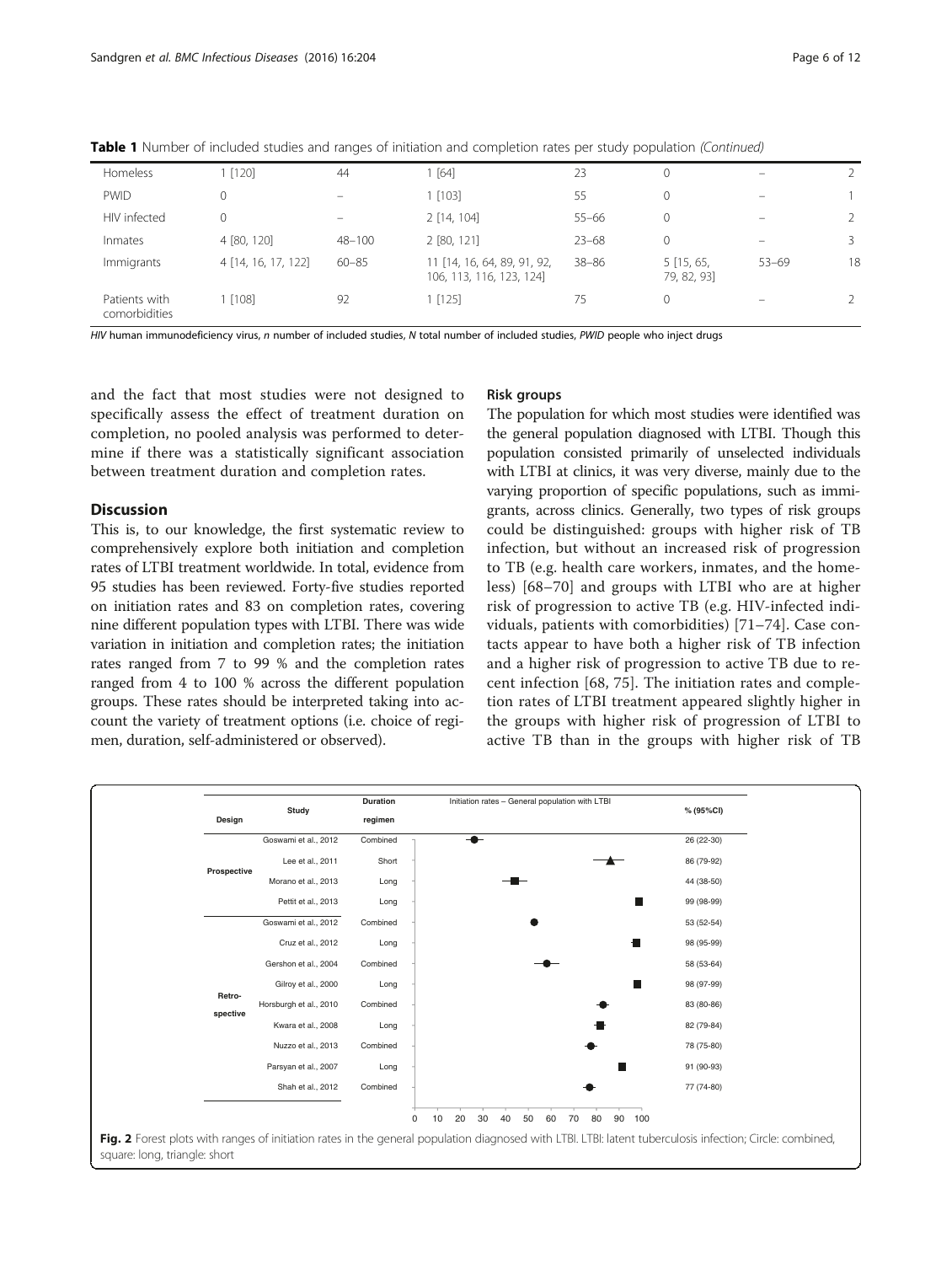<span id="page-6-0"></span>

infection. Care has to be taken when comparing findings between studies, due to differences within populations, in setting and in methodology.

Hirsch-Moverman et al. [[11\]](#page-8-0) reviewed studies in the United States and Canada published between 1997 and 2007 and presented completion rates of LTBI treatment that are in line with the results found in our review. Overall, 20 of the 60 studies that were included in their review were also included in ours; differences are due to the fact that we did not include studies that did not provide a definition for completion, did not specify the type of treatment or did not define LTBI.

Al-Darraji et al. [[76\]](#page-10-0) reviewed completion rates of treatment with isoniazid in inmates with LTBI, from studies published between 1966 and January 2011. Four of the sixteen studies they included were also included in our review. Both the presented completion rate of isoniazid treatment during incarceration and after release from jail appeared slightly higher than the completion rates of long LTBI treatment regimens in inmates found in our review.

#### Short and long treatment regimens

Short LTBI treatment most frequently consisted of four months of rifampicin or two months of rifampicin and pyrazinamide, though other combinations of rifampicin, isoniazid, rifabutin and pyrazinamide were also administered for two to four months. Currently, the combination of rifampicin with pyrazinamide is not generally offered to persons with LTBI as it has been associated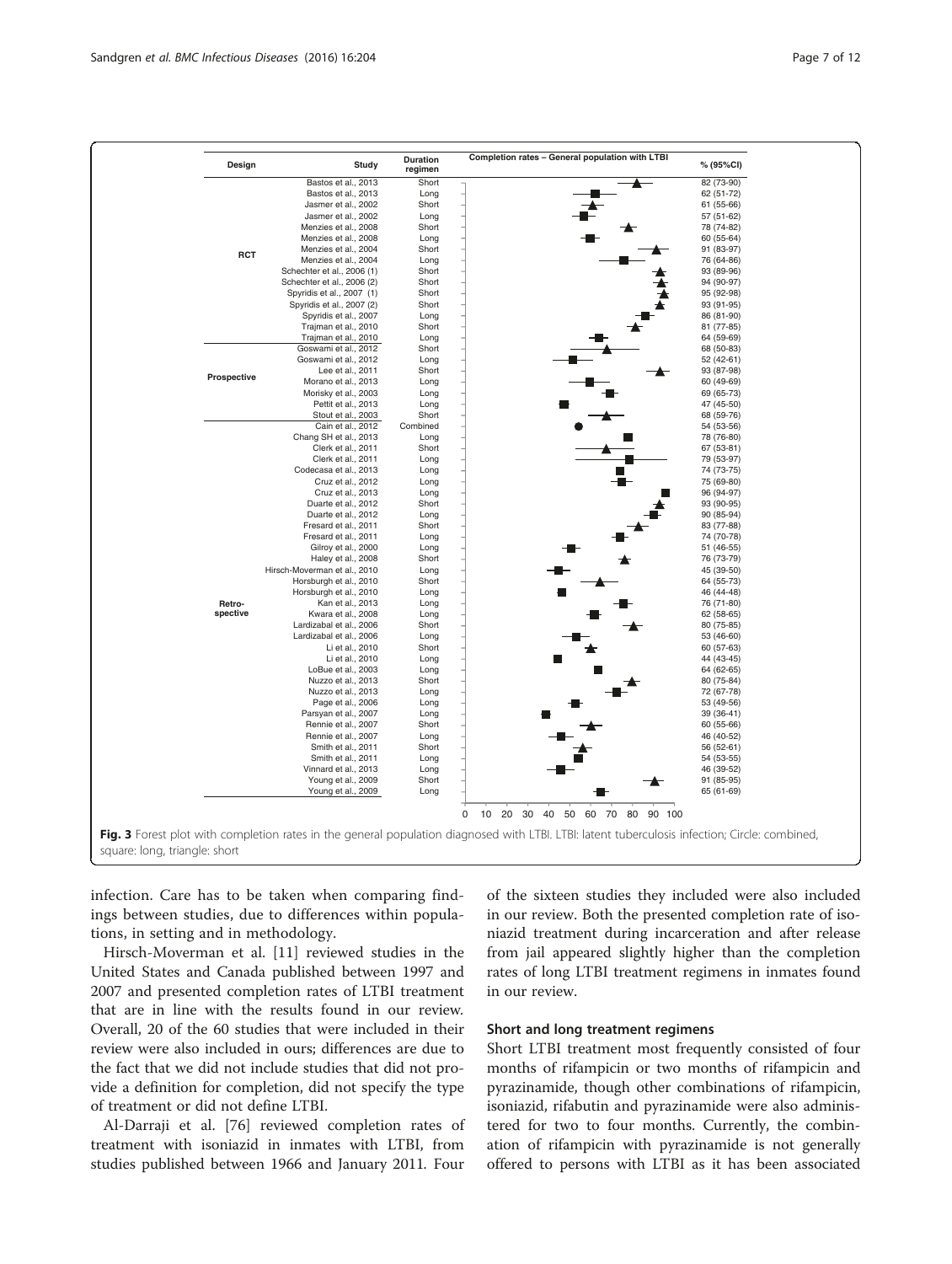with hepatotoxicity [[77](#page-10-0)]. Long LTBI treatment consisted of isoniazid regimens, usually for six or nine months and often for twelve months in the case of concurrent HIVinfection. Only three studies presented initiation rates for short treatment regimens, therefore initiation rates between short and long treatment regimens could not be compared.

A considerable number of prospective articles presented completion rates for both short and long treatment regimens, especially in the general population diagnosed with LTBI and in HIV-infected individuals with LTBI. Most results of within-study comparisons of short and long treatments [[13](#page-8-0)–[16](#page-8-0), [78](#page-10-0)–[83\]](#page-10-0) indicated higher completion rates for shorter regimens, although in two studies rates were comparable for short and long treatment regimens [\[66, 67](#page-10-0)]. In one study lower completion rates were reported for short treatment than for longer treatments [[65\]](#page-10-0) due to adverse effects. It should be kept in mind that the type of drugs used in short and long LTBI treatment regimens varied considerably between studies and within populations.

Hirsch-Moverman et al. [\[11](#page-8-0)] also reviewed data on completion rates of short (rifampicin or rifampicin in combination with pyrazinamide) and long (isoniazid) treatment regimens within studies and found a higher percentage of completion among short treatments in all included studies, although the difference was not always significant. Ziakas et al. [[84\]](#page-10-0) systematically reviewed the literature for studies that compared four months of rifampicin with nine months of isoniazid, published up to July 2009, and included four studies in a meta-analysis. These four studies were also included in this review. They concluded that four months of rifampicin was associated with a significant reduction in the risk of non-completion [[84](#page-10-0)]. Sharma et al. [[85\]](#page-10-0) conducted a systematic review on RCTs worldwide among HIV-negative people at risk of active TB that compared rifampicin monotherapy or rifamycincombination therapy with isoniazid monotherapy. Their meta-analysis of five trials, of which two were included in our review, compared rifampicin (three or four months) with isoniazid (six months) and showed that significantly more people completed the shorter course. Two more of their meta-analyses compared isoniazid in combination with rifampicin (three months; two trials) or rifampicin in combination with pyrazinamide (two months; three trials, one of which was included in our review) with isoniazid (six months) and found that there was no difference in completion rates [\[85\]](#page-10-0).

By comparing completion rates between short and long LTBI treatment we do not take into account any effect of the treatment regimen on completion rate, e.g. due to different side effect patterns. The effect of different treatment regimens for preventing active TB, and thus indirectly taking into account completion, has been compared by Stagg et al. [\[10](#page-8-0)] and was part of the same evidence base collection as our systematic review.

#### **Limitations**

Studies without a definition for "completion" were excluded from this review. Still, the definition of completion varied considerably between studies, and this heterogeneity complicated comparison of completion rates between studies. Definitions used varied from "completed four months of rifampicin" [[81\]](#page-10-0) to "picked up nine months of isoniazid within twelve months" [\[25](#page-9-0)] and "took at least 80 % of the prescribed medication within twenty weeks" [[15\]](#page-8-0). Also, the quality of the definitions of "completion" varied throughout the included studies and the distinction between definitions for adherence and completion was not always obvious. Besides, the quality of the definition of "completion" is closely linked to the way treatment adherence is assessed, which varied from self-reported adherence (least reliable) [[35](#page-9-0)], dispense of medication [\[58\]](#page-9-0), pill counts [\[52](#page-9-0)], urine tests [\[43\]](#page-9-0), to Directly Observed Treatment (DOT; most reliable) [[62](#page-9-0)]. Furthermore, it was not always clear whether and to what extent the classification of a patient as having completed treatment was influenced by the time that a patient needed to take all the doses. Finally, some patients may have discontinued treatment due to toxicity. In our analysis, this is included in non completion. Discontinuation because of side effects will influence the effectiveness of latent TB infection treatment but it will need other efforts than voluntary discontinuation of treatment.

In addition, rate calculations varied across included studies; different rules were applied for in- and exclusion into the denominator to calculate the initiation and/or completion rates. All these differences between studies and unclarities hampered the analysis.

Within our review, no distinction was made between studies that looked at a priori defined risk groups versus studies that identified risk factors in a non-selected group of individuals with LTBI. Also, population characteristic or settings of risk groups may vary between studies, for example immigrants in the United States might differ from immigrants in Europe with respect to their origin [[86](#page-10-0), [87](#page-10-0)]. In addition, it should be noted that individuals with LTBI might belong to multiple risk groups, as overlap between the groups exists; however, most studies did not specify if there was any overlap between risk groups.

#### Conclusions

The goal of LTBI treatment is to eradicate *M. tuberculosis* from the body and to reduce the risk of progression to active TB disease [\[88](#page-10-0)]. Only treatment can clear the bacteria from the body, and therefore individuals with LTBI who do not initiate treatment contribute to the persistence of the TB reservoir. Clinical benefit to the individual with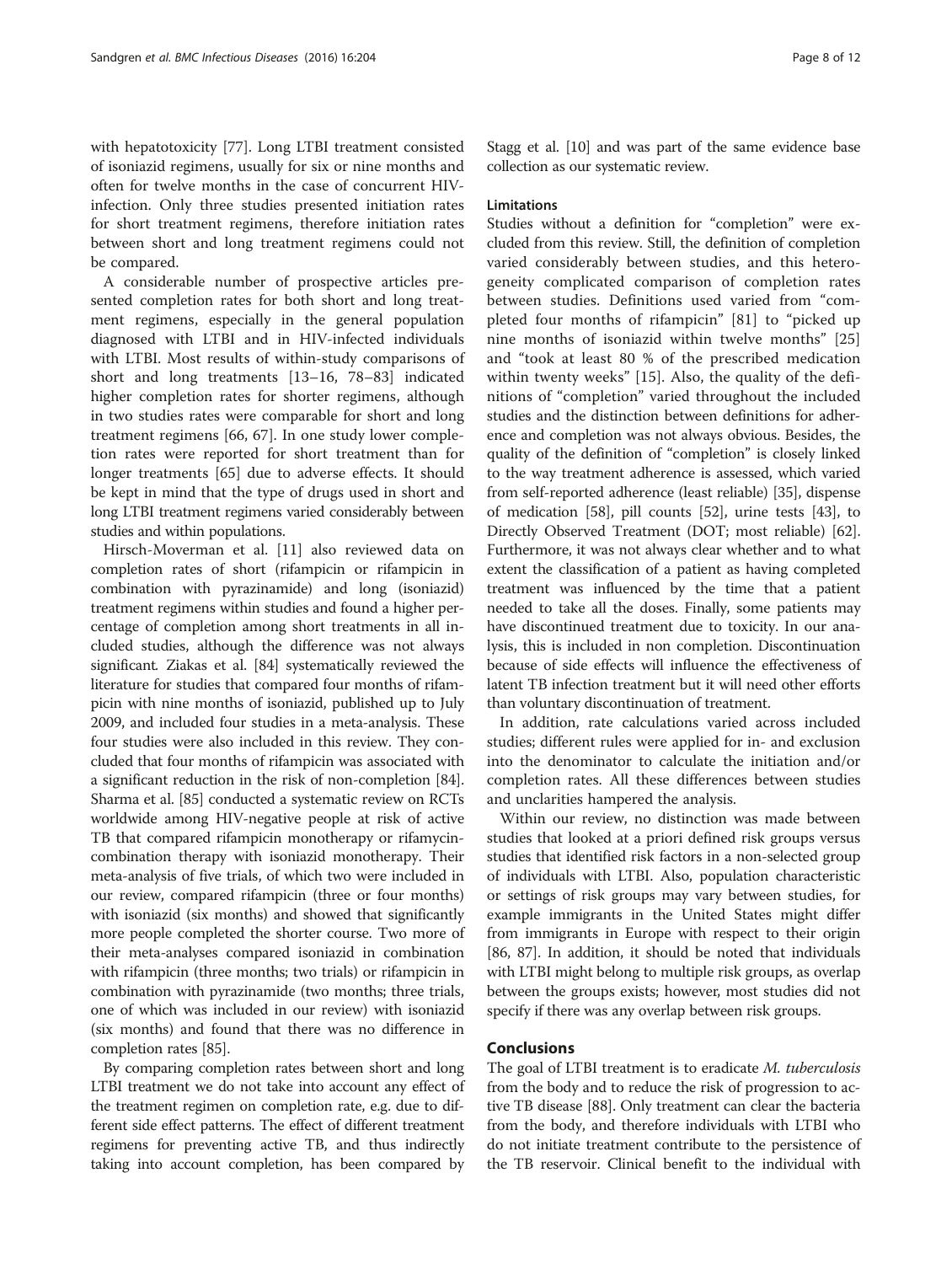<span id="page-8-0"></span>LTBI and the success of control programs is subject to completion of LTBI treatment.

This systematic review found that initiation and completion rates for LTBI treatment regimens were frequently suboptimal and varied greatly within and across different populations. Population groups with a higher risk of TB infection, but without an increased risk of progression to TB (e.g. health care workers, inmates, and the homeless) seemed at slightly higher risk of low initiation and completion rates. However, the limited number of studies found for certain LTBI treatment regimens and study populations, and the variation in types of risk populations, settings, treatment regimens and study methodologies in the included studies make it difficult to draw firm conclusions.

Considering the sub-optimal rates of completion, implementing interventions to improve the adherence and completion rates in groups most at risk of developing active TB seems relevant to make LTBI treatment more effective and decrease the spread of TB.

#### Ethics approval and consent to participate

Not applicable.

#### Consent for publication

Not applicable.

#### Availability of data and materials

The datasets supporting the conclusions of this article are included within the article and its additional files.

#### Additional files

[Additional file 1:](dx.doi.org/10.1186/s12879-016-1550-y) PICO questions. (DOC 45 kb)

[Additional file 2:](dx.doi.org/10.1186/s12879-016-1550-y) Search strings. (DOC 29 kb)

[Additional file 3:](dx.doi.org/10.1186/s12879-016-1550-y) Study characteristics, outcomes, and quality aspects of risk of bias assessment of articles on initiation and completion rates of LTBI treatment regimens. (DOC 680 kb)

[Additional file 4:](dx.doi.org/10.1186/s12879-016-1550-y) Forest plots. (DOC 396 kb)

#### Abbreviations

ECDC: European Centre for Disease Prevention and Control; EU/EEA: European Union and European Economic Area; HIV: human immunodeficiency virus; LTBI: latent TB infection; PICO: Population-Intervention-Comparator-Outcome; PWID: people who inject drugs; RCTs: randomised controlled trials; TB: tuberculosis; WHO: World Health Organization.

#### Competing interests

The authors declare that they have no competing interests.

#### Authors' contributions

MVN, AS and MvdW designed the review and search strategy. FvK and ALS searched the literature, selected the studies, extracted and analyzed data. MVN and AO controlled the quality of the review process. MVN, AO and MvdW assessed the quality of data analysis. ALS, AO, MVN and AS drafted the manuscript. MVN, AO, FvK, ALS, AS and MvdW edited the manuscript. All authors read and approved the final manuscript.

#### Acknowledgements

Not applicable.

#### Funding

This work was performed under the ECDC Framework Contract FWC/ECDC/ 2013/005 Specific Contract No. 1 ECD.4065 awarded to the consortium consisting of Pallas, health research and consultancy and the Department of Public Health, Erasmus MC, and Service contract ECD.5000 of OJ/02/05/2014-PROC/2014/015 awarded to Pallas, health research and consultancy.

#### Author details

<sup>1</sup>Former Surveillance and Response Section, European Centre for Disease Prevention and Control (ECDC), Stockholm 171 65, Sweden. <sup>2</sup>Pallas, Health Research and Consultancy B.V., Rotterdam 3001, The Netherlands. 3 Tomtebodavägen 11a, 171 65 Solna, Sweden.

#### Received: 16 February 2016 Accepted: 7 May 2016 Published online: 17 May 2016

#### References

- 1. European Centre for Disease Prevention and Control/WHO Regional Office for Europe. Tuberculosis surveillance and monitoring in Europe 2015. Stockholm: ECDC; 2015.
- 2. Fox GJ, Barry SE, Britton WJ, Marks GB. Contact investigation for tuberculosis: a systematic review and meta-analysis. Eur Respir J. 2013;41:140–56.
- 3. Barry 3rd CE, Boshoff HI, Dartois V, et al. The spectrum of latent tuberculosis: rethinking the biology and intervention strategies. Nat Rev Microbiol. 2009; 7:845–55.
- 4. Lin PL, Flynn JL. Understanding latent tuberculosis: a moving target. J Immunol. 2010;185:15–22.
- Lillebaek T, Dirksen A, Baess I, Strunge B, Thomsen VO, Andersen AB. Molecular evidence of endogenous reactivation of Mycobacterium tuberculosis after 33 years of latent infection. J Infect Dis. 2002;185:401–4.
- 6. Dye C, Scheele S, Dolin P, Pathania V, Raviglione MC. Consensus statement. Global burden of tuberculosis: estimated incidence, prevalence, and mortality by country. WHO Global Surveillance and Monitoring Project. JAMA. 1999;282:677–86.
- 7. National Institute for Health and Care Excellence. Clinical diagnosis and management of tuberculosis, and measures for its prevention and control. NICE clinical guideline. Manchester: NICE; 2011. p. 67.
- Canadian Tuberculosis Standards, 7th Edition. In: Menzies D, editor. Canadian Tuberculosis Standards. 7th ed. Ottawa: Canadian Thoracic Society, The Canadian Lung Association, Public Health Agency of Canada; 2014.
- 9. Centers for Disease Control and Prevention. Targeted tuberculin testing and treatment of latent tuberculosis infection. MMWR Recomm Rep. 2000;49:1–54.
- 10. Stagg HR, Zenner D, Harris RJ, Munoz L, Lipman MC, Abubakar I. Treatment of latent tuberculosis infection: a network meta-analysis. Ann Intern Med. 2014;161:419–28.
- 11. Hirsch-Moverman Y, Daftary A, Franks J, Colson PW. Adherence to treatment for latent tuberculosis infection: systematic review of studies in the US and Canada. Int J Tuberc Lung Dis. 2008;12:1235–54.
- 12. Trajman A, Long R, Zylberberg D, Dion MJ, Al-Otaibi B, Menzies D. Factors associated with treatment adherence in a randomised trial of latent tuberculosis infection treatment. Int J Tuberc Lung Dis. 2010;14:551–9.
- 13. Anger HA, Proops D, Harris TG, et al. Active case finding and prevention of tuberculosis among a cohort of contacts exposed to infectious tuberculosis cases in New York City. Clin Infect Dis. 2012;54:1287–95.
- 14. Li J, Munsiff SS, Tarantino T, Dorsinville M. Adherence to treatment of latent tuberculosis infection in a clinical population in New York City. Int J Infect Dis. 2010;14:e292–7.
- 15. Page KR, Sifakis F, Montes de Oca R, et al. Improved adherence and less toxicity with rifampin vs isoniazid for treatment of latent tuberculosis: a retrospective study. Arch Intern Med. 2006;166:1863–70.
- 16. Nuzzo JB, Golub JE, Chaulk P, Shah M. Analysis of Latent Tuberculosis Infection Treatment Adherence Among Refugees and Other Patient Groups Referred to the Baltimore City Health Department TB Clinic, February 2009- March 2011. J Immigr Minor Health. 2015;17(1):56–65.
- 17. Haley CA, Stephan S, Vossel LF, Sherfy EA, Laserson KF, Kainer MA. Successful use of rifampicin for Hispanic foreign-born patients with latent tuberculosis infection. Int J Tuberc Lung Dis. 2008;12:160–7.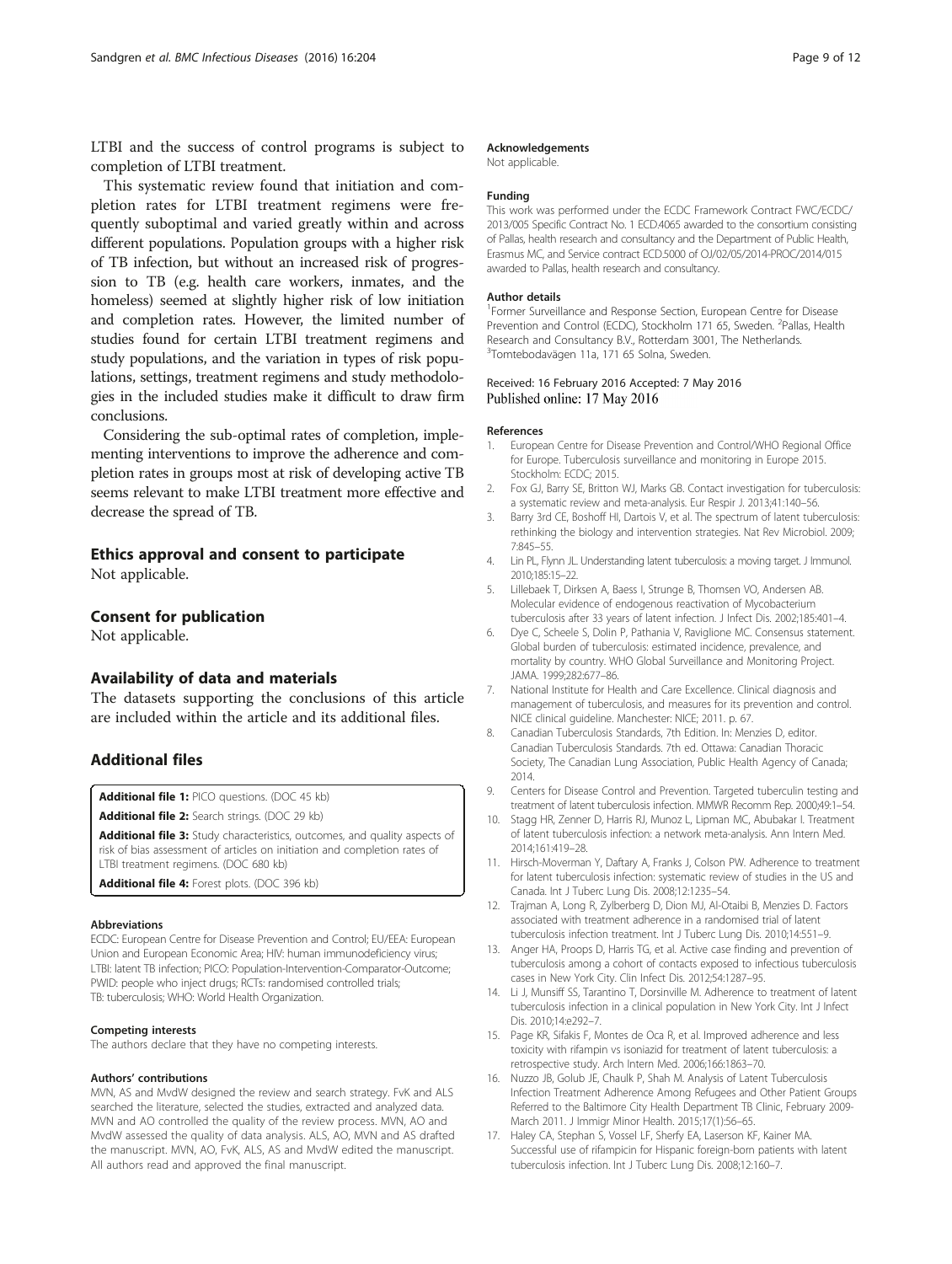- <span id="page-9-0"></span>18. Pettit AC, Bethel J, Hirsch-Moverman Y, Colson PW, Sterling TR. Female sex and discontinuation of isoniazid due to adverse effects during the treatment of latent tuberculosis. J Infect. 2013;67:424–32.
- 19. Shukla SJ, Warren DK, Woeltje KF, Gruber CA, Fraser VJ. Factors associated with the treatment of latent tuberculosis infection among health-care workers at a midwestern teaching hospital. Chest. 2002;122:1609–14.
- 20. World Health Organization. Guidelines on the management of latent tuberculosis infection. 2015. p. 38.
- 21. Higgins JP, Altman DG, Gotzsche PC, et al. The Cochrane Collaboration's tool for assessing risk of bias in randomised trials. BMJ. 2011;343:d5928.
- 22. Neyeloff JL, Fuchs SC, Moreira LB. Meta-analyses and Forest plots using a microsoft excel spreadsheet: step-by-step guide focusing on descriptive data analysis. BMC Res Notes. 2012;5:52.
- 23. Lee SH, Yim JJ, Kim HJ, et al. Adverse events and development of tuberculosis after 4 months of rifampicin prophylaxis in a tuberculosis outbreak. Epidemiol Infect. 2012;140:1028–35.
- 24. Morano JP, Walton MR, Zelenev A, Bruce RD, Altice FL. Latent tuberculosis infection: screening and treatment in an urban setting. J Community Health. 2013;38:941–50.
- 25. Goswami ND, Gadkowski LB, Piedrahita C, et al. Predictors of latent tuberculosis treatment initiation and completion at a U.S. public health clinic: a prospective cohort study. BMC Public Health. 2012;12:468.
- 26. Machado Jr A, Finkmoore B, Emodi K, et al. Risk factors for failure to complete a course of latent tuberculosis infection treatment in Salvador, Brazil. Int J Tuberc Lung Dis. 2009;13:719–25.
- 27. Centers for Disease Control and Prevention (CDC). Transmission of Mycobacterium tuberculosis associated with failed completion of treatment for latent tuberculosis infection–Chickasaw County, Mississippi, June 1999- March 2002. MMWR Morb Mortal Wkly Rep. 2003;52:222–4.
- 28. Rutherford ME, Ruslami R, Anselmo M, et al. Management of children exposed to mycobacterium tuberculosis: a public health evaluation in west java, indonesia. Bull World Health Organ. 2013;91:932–41.
- 29. Bock NN, Metzger BS, Tapia JR, Blumberg HM. A tuberculin screening and isoniazid preventive therapy program in an inner-city population. Am J Respir Crit Care Med. 1999;159:295–300.
- 30. Lashley M. A targeted testing program for tuberculosis control and prevention among Baltimore city's homeless population. Public Health Nurs. 2007;24:34–9.
- 31. Brassard P, Bruneau J, Schwartzman K, Senecal M, Menzies D. Yield of tuberculin screening among injection drug users. Int J Tuberc Lung Dis. 2004;8:988–93.
- 32. Scholten JN, Driver CR, Munsiff SS, et al. Effectiveness of isoniazid treatment for latent tuberculosis infection among human immunodeficiency virus (HIV)-infected and HIV-uninfected injection drug users in methadone programs. Clin Infect Dis. 2003;37:1686–92.
- 33. Snyder DC, Paz EA, Mohle-Boetani JC, Fallstad R, Black RL, Chin DP. Tuberculosis prevention in methadone maintenance clinics. Effectiveness and cost-effectiveness. Am J Respir Crit Care Med. 1999;160:178-85.
- 34. Bark CM, Morrison CS, Salata RA, et al. Acceptability of treatment of latent tuberculosis infection in newly HIV-infected young women in Uganda. Int J Tuberc Lung Dis. 2010;14:1647–9.
- 35. Oni T, Tsekela R, Kwaza B, et al. A recent HIV diagnosis is associated with non-completion of Isoniazid Preventive Therapy in an HIV-infected cohort in Cape Town. PLoS One. 2012;7:e52489.
- 36. Narita M, Kellman M, Franchini DL, McMillan ME, Hollender ES, Ashkin D. Short-course rifamycin and pyrazinamide treatment for latent tuberculosis infection in patients with HIV infection: the 2-year experience of a comprehensive community-based program in Broward County, Florida. Chest. 2002;122:1292–8.
- 37. Nolan CM, Roll L, Goldberg SV, Elarth AM. Directly observed isoniazid preventive therapy for released jail inmates. Am J Respir Crit Care Med. 1997;155:583–6.
- 38. Minodier P, Lamarre V, Carle ME, Blais D, Ovetchkine P, Tapiero B. Evaluation of a school-based program for diagnosis and treatment of latent tuberculosis infection in immigrant children. J Infect Public Health. 2010;3:67–75.
- 39. Trauer JM, Krause VL. Assessment and management of latent tuberculosis infection in a refugee population in the Northern Territory. Med J Aust. 2011;194:579–82.
- 40. Young J, Edick T, Klee D, O'Connor ME. Successful treatment of pediatric latent tuberculosis infection in a community health center clinic. Pediatr Infect Dis J. 2012;31:e147–51.
- 41. Bastos ML, Menzies D, Belo MT, et al. Changes in QuantiFERON(R)-TB Gold In-Tube results during treatment for tuberculous infection. Int J Tuberc Lung Dis. 2013;17:909–16.
- 42. Jasmer RM, Saukkonen JJ, Blumberg HM, et al. Short-course rifampin and pyrazinamide compared with isoniazid for latent tuberculosis infection: a multicenter clinical trial. Ann Intern Med. 2002;137:640–7.
- 43. Jimenez-Fuentes MA, de Souza-Galvao ML, Mila Auge C, Solsona Peiro J, Altet-Gomez MN. Rifampicin plus isoniazid for the prevention of tuberculosis in an immigrant population. Int J Tuberc Lung Dis. 2013;17:326–32.
- 44. Matteelli A, Olliaro P, Signorini L, et al. Tolerability of twice-weekly rifabutinisoniazid combinations versus daily isoniazid for latent tuberculosis in HIVinfected subjects: a pilot study. Int J Tuberc Lung Dis. 1999;3:1043–6.
- 45. Matteelli A, Casalini C, Raviglione MC, et al. Supervised preventive therapy for latent tuberculosis infection in illegal immigrants in Italy. Am J Respir Crit Care Med. 2000;162:1653–5.
- 46. Menzies D, Dion MJ, Rabinovitch B, Mannix S, Brassard P, Schwartzman K. Treatment completion and costs of a randomized trial of rifampin for 4 months versus isoniazid for 9 months. Am J Respir Crit Care Med. 2004; 170:445–9.
- 47. Menzies D, Long R, Trajman A, et al. Adverse events with 4 months of rifampin therapy or 9 months of isoniazid therapy for latent tuberculosis infection: a randomized trial. Ann Intern Med. 2008;149:689–97.
- 48. Rivero A, Lopez-Cortes L, Castillo R, et al. Randomized clinical trial investigating three chemoprophylaxis regimens for latent tuberculosis infection in HIVinfected patients. Enferm Infecc Microbiol Clin. 2007;25:305–10.
- 49. Schechter M, Zajdenverg R, Falco G, et al. Weekly rifapentine/isoniazid or daily rifampin/pyrazinamide for latent tuberculosis in household contacts. Am J Respir Crit Care Med. 2006;173:922–6.
- 50. Spyridis NP, Spyridis PG, Gelesme A, et al. The effectiveness of a 9-month regimen of isoniazid alone versus 3- and 4-month regimens of isoniazid plus rifampin for treatment of latent tuberculosis infection in children: results of an 11-year randomized study. Clin Infect Dis. 2007;45:715–22.
- 51. Sterling TR, Villarino ME, Borisov AS, et al. Three months of rifapentine and isoniazid for latent tuberculosis infection. N Engl J Med. 2011;365:2155–66.
- 52. Tortajada C, Martinez-Lacasa J, Sanchez F, et al. Is the combination of pyrazinamide plus rifampicin safe for treating latent tuberculosis infection in persons not infected by the human immunodeficiency virus? Int J Tuberc Lung Dis. 2005;9:276–81.
- 53. Bock NN, Rogers T, Tapia JR, Herron GD, DeVoe B, Geiter LJ. Acceptability of short-course rifampin and pyrazinamide treatment of latent tuberculosis infection among jail inmates. Chest. 2001;119:833–7.
- 54. Golub JE, Pronyk P, Mohapi L, et al. Isoniazid preventive therapy, HAART and tuberculosis risk in HIV-infected adults in South Africa: a prospective cohort. AIDS. 2009;23:631–6.
- 55. Hiransuthikul N, Nelson KE, Hiransuthikul P, Vorayingyong A, Paewplot R. INH preventive therapy among adult HIV-infected patients in Thailand. Int J Tuberc Lung Dis. 2005;9:270–5.
- 56. Lorvick J, Thompson S, Edlin BR, Kral AH, Lifson AR, Watters JK. Incentives and accessibility: a pilot study to promote adherence to TB prophylaxis in a high-risk community. J Urban Health. 1999;76:461–7.
- 57. Morisky DE, Ebin VJ, Malotte CK, Coly A, Kominski G. Assessment of tuberculosis treatment completion in an ethnically diverse population using two data sources. Implications for treatment interventions. Eval Health Prof. 2003;26:43–58.
- 58. Sadaphal P, Astemborski J, Graham NM, et al. Isoniazid preventive therapy, hepatitis C virus infection, and hepatotoxicity among injection drug users infected with Mycobacterium tuberculosis. Clin Infect Dis. 2001;33:1687–91.
- Sarivalasis A, Bodenmann P, Langenskiold E, Lutchmaya-Flick C, Daher O, Zellweger JP. High rate of completion of preventive therapy for latent tuberculosis infection among asylum seekers in a Swiss Canton. Swiss Med Wkly. 2013;143:w13860.
- 60. Stout JE, Engemann JJ, Cheng AC, Fortenberry ER, Hamilton CD. Safety of 2 months of rifampin and pyrazinamide for treatment of latent tuberculosis. Am J Respir Crit Care Med. 2003;167:824–7.
- 61. Valls V, Ena J. Short-course treatment of latent tuberculosis infection in patients with rheumatic conditions proposed for anti-TNF therapy. Clin Rheumatol. 2014;34:29.
- 62. White MC, Tulsky JP, Goldenson J, Portillo CJ, Kawamura M, Menendez E. Randomized controlled trial of interventions to improve follow-up for latent tuberculosis infection after release from jail. Arch Intern Med. 2002; 162:1044–50.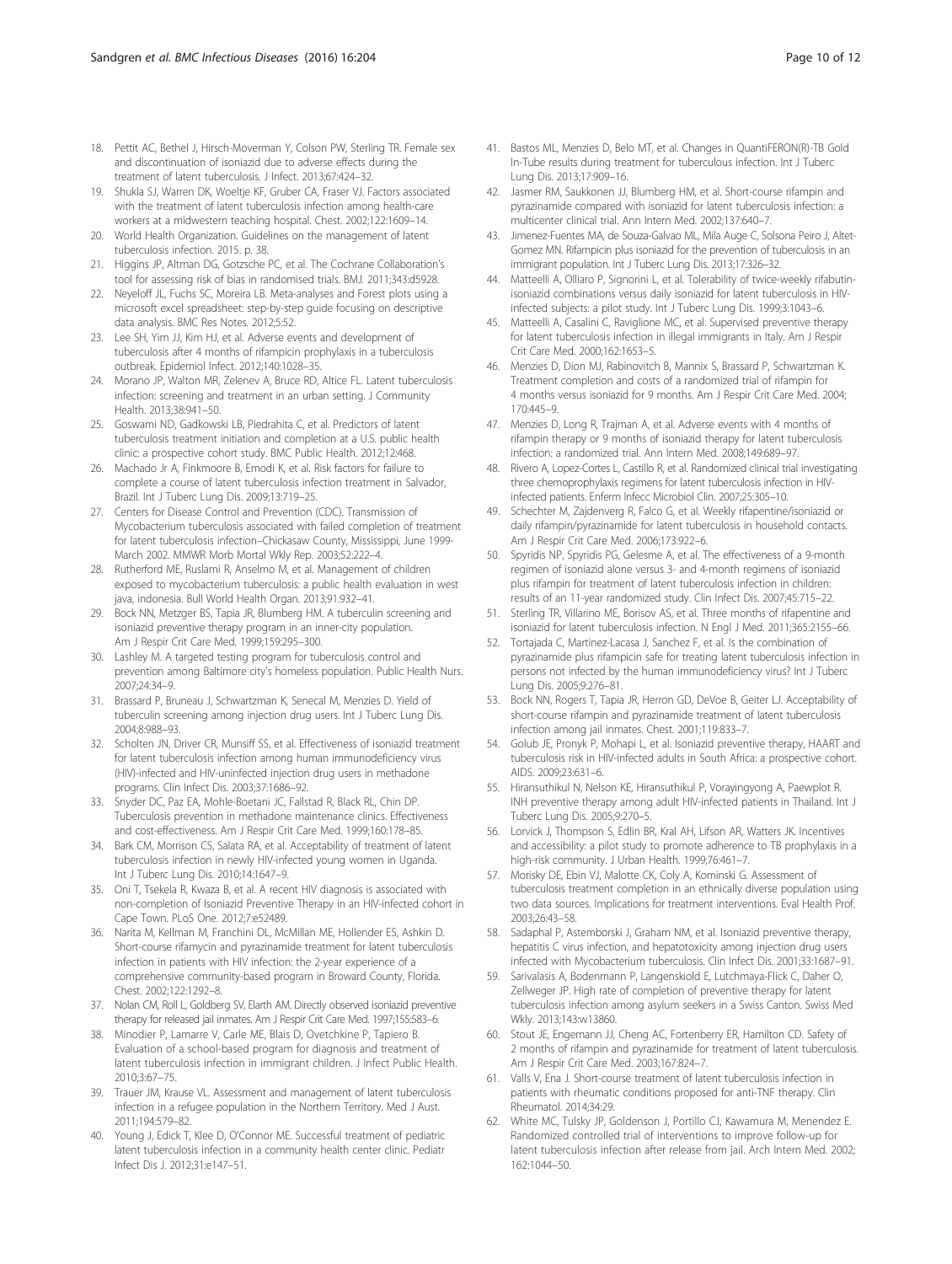- <span id="page-10-0"></span>63. White MC, Tulsky JP, Menendez E, Goldenson J, Kawamura LM. Incidence of TB in inmates with latent TB infection: 5-year follow-up. Am J Prev Med. 2005;29:295–301.
- 64. LoBue PA, Moser KS. Use of isoniazid for latent tuberculosis infection in a public health clinic. Am J Respir Crit Care Med. 2003;168:443–7.
- 65. Clerk N, Sisson K, Antunes G. Latent tuberculosis: concordance and duration of treatment regimens. Br J Nurs. 2011;20:824–7.
- 66. Duarte R, Carvalho A, Correia A. Two-month regimen of isoniazid, rifampin and pirazinamid for latent tuberculosis infection. Public Health. 2012;126:760–2.
- 67. Smith BM, Schwartzman K, Bartlett G, Menzies D. Adverse events associated with treatment of latent tuberculosis in the general population. CMAJ. 2011; 183:E173–9.
- 68. Joshi R, Reingold AL, Menzies D, Pai M. Tuberculosis among health-care workers in low- and middle-income countries: a systematic review. PLoS Med. 2006;3:e494.
- 69. O'Grady J, Maeurer M, Atun R, et al. Tuberculosis in prisons: anatomy of global neglect. Eur Respir J. 2011;38:752–4.
- 70. Moss AR, Hahn JA, Tulsky JP, Daley CL, Small PM, Hopewell PC. Tuberculosis in the homeless. A prospective study. Am J Respir Crit Care Med. 2000;162:460–4.
- 71. Selwyn PA, Hartel D, Lewis VA, et al. A prospective study of the risk of tuberculosis among intravenous drug users with human immunodeficiency virus infection. N Engl J Med. 1989;320:545–50.
- 72. Gardam MA, Keystone EC, Menzies R, et al. Anti-tumour necrosis factor agents and tuberculosis risk: mechanisms of action and clinical management. Lancet Infect Dis. 2003;3:148–55.
- 73. Kamboj M, Sepkowitz KA. The risk of tuberculosis in patients with cancer. Clin Infect Dis. 2006;42:1592–5.
- 74. Narasimhan P, Wood J, Macintyre CR, Mathai D. Risk factors for tuberculosis. Pulm Med. 2013;2013:828939.
- 75. Centers for Disease Control and Prevention (CDC). Missed opportunities for prevention of tuberculosis among persons with HIV infection–selected locations, United States, 1996–1997. MMWR Morb Mortal Wkly Rep. 2000;49:685–7.
- 76. Al-Darraji HA, Kamarulzaman A, Altice FL. Isoniazid preventive therapy in correctional facilities: a systematic review. Int J Tuberc Lung Dis. 2012;16:871–9.
- 77. Centers for Disease Control and Prevention (CDC). Update: adverse event data and revised American Thoracic Society/CDC recommendations against the use of rifampin and pyrazinamide for treatment of latent tuberculosis infection–United States, 2003. MMWR Morb Mortal Wkly Rep. 2003;52:735–9.
- 78. Horsburgh Jr CR, Goldberg S, Bethel J, et al. Latent TB infection treatment acceptance and completion in the United States and Canada. Chest. 2010; 137:401–9.
- 79. Lardizabal A, Passannante M, Kojakali F, Hayden C, Reichman LB. Enhancement of treatment completion for latent tuberculosis infection with 4 months of rifampin. Chest. 2006;130:1712–7.
- 80. Lopez G, Wood M, Ayesta FJ. 10 years of innovation in the treatment of latent tuberculosis infection: a comparison between standard and short course therapies in directly observed therapy. Rev Esp Sanid Penit. 2011;13:3–14.
- 81. Fresard I, Bridevaux PO, Rochat T, Janssens JP. Adverse effects and adherence to treatment of rifampicin 4 months vs isoniazid 6 months for latent tuberculosis: a retrospective analysis. Swiss Med Wkly. 2011;141:w13240.
- 82. Rennie TW, Bothamley GH, Engova D, Bates IP. Patient choice promotes adherence in preventive treatment for latent tuberculosis. Eur Respir J. 2007; 30:728–35.
- 83. Young H, Wessolossky M, Ellis J, Kaminski M, Daly JS. A retrospective evaluation of completion rates, total cost, and adverse effects for treatment of latent tuberculosis infection in a public health clinic in central massachusetts. Clin Infect Dis. 2009;49:424–7.
- 84. Ziakas PD, Mylonakis E. 4 months of rifampin compared with 9 months of isoniazid for the management of latent tuberculosis infection: a metaanalysis and cost-effectiveness study that focuses on compliance and liver toxicity. Clin Infect Dis. 2009;49:1883–9.
- 85. Sharma SK, Sharma A, Kadhiravan T, Tharyan P. Rifamycins (rifampicin, rifabutin and rifapentine) compared to isoniazid for preventing tuberculosis in HIV-negative people at risk of active TB. Cochrane Database Syst Rev. 2013;7:CD007545.
- 86. Eurostat Press Office. Immigration in the EU27 in 2006 In: newsrelease E, ed. 2008.
- 87. Comparing Migrant Stock: The Foreign Born in Australia, Canada, and the United States by Region of Origin. 2014. Accessed 15 Dec 2014.
- 88. Denholm JT, McBryde ES. The use of anti-tuberculosis therapy for latent TB infection. Infect Drug Resist. 2010;3:63–72.
- 89. Cruz AT, Starke JR. Increasing adherence for latent tuberculosis infection therapy with health department-administered therapy. Pediatr Infect Dis J. 2012;31:193–5.
- 90. Gilroy SA, Rogers MA, Blair DC. Treatment of latent tuberculosis infection in patients aged > or =35 years. Clin Infect Dis. 2000;31:826–9.
- 91. Kwara A, Herold JS, Machan JT, Carter EJ. Factors associated with failure to complete isoniazid treatment for latent tuberculosis infection in Rhode Island. Chest. 2008;133:862–8.
- 92. Parsyan AE, Saukkonen J, Barry MA, Sharnprapai S, Horsburgh Jr CR. Predictors of failure to complete treatment for latent tuberculosis infection. J Infect. 2007; 54:262–6.
- 93. Cain KP, Garman KN, Laserson KF, et al. Moving toward tuberculosis elimination: implementation of statewide targeted tuberculin testing in Tennessee. Am J Respir Crit Care Med. 2012;186:273–9.
- 94. Gershon AS, McGeer A, Bayoumi AM, Raboud J, Yang J. Health care workers and the initiation of treatment for latent tuberculosis infection. Clin Infect Dis. 2004;39:667–72.
- 95. Shah M, DiPietro D, Greenbaum A, et al. Programmatic impact of QuantiFERON-TB Gold In-Tube implementation on latent tuberculosis diagnosis and treatment in a public health clinic. PLoS One. 2012;7:e36551.
- 96. Langenskiold E, Herrmann FR, Luong BL, Rochat T, Janssens JP. Contact tracing for tuberculosis and treatment for latent infection in a low incidence country. Swiss Med Wkly. 2008;138:78–84.
- 97. Chee CB, Teleman MD, Boudville IC, Do SE, Wang YT. Treatment of latent TB infection for close contacts as a complementary TB control strategy in Singapore. Int J Tuberc Lung Dis. 2004;8:226–31.
- 98. Grinsdale JA, Ho CS, Banouvong H, Kawamura LM. Programmatic impact of using QuantiFERON(R)-TB Gold in routine contact investigation activities. Int J Tuberc Lung Dis. 2011;15:1614–20.
- 99. Marks SM, Taylor Z, Qualls NL, Shrestha-Kuwahara RJ, Wilce MA, Nguyen CH. Outcomes of contact investigations of infectious tuberculosis patients. Am J Respir Crit Care Med. 2000;162:2033–8.
- 100. Balkhy HH, Miller TL, Ali S, et al. Compliance with postexposure screening and treatment of latent tuberculosis infection among healthcare workers in a tertiary care hospital in Saudi Arabia. Infect Control Hosp Epidemiol. 2014; 35:176–81.
- 101. Tavitian SM, Spalek VH, Bailey RP. A pharmacist-managed clinic for treatment of latent tuberculosis infection in health care workers. Am J Health Syst Pharm. 2003;60:1856–61.
- 102. Xu Y, Schwartzman K. Referrals for positive tuberculin tests in new health care workers and students: a retrospective cohort study. BMC Public Health. 2010;10:28.
- 103. Golub JE, Astemborski J, Ahmed M, et al. Long-term effectiveness of diagnosing and treating latent tuberculosis infection in a cohort of HIVinfected and at-risk injection drug users. J Acquir Immune Defic Syndr. 2008;49:532–7.
- 104. Mugisha B, Bock N, Mermin J, et al. Tuberculosis case finding and preventive therapy in an HIV voluntary counseling and testing center in Uganda. Int J Tuberc Lung Dis. 2006;10:761–7.
- 105. Lincoln T, Brannan GL, Lynch V, et al. Completing tuberculosis prophylaxis in jail: targeting treatment and comparison of rifampin/pyrazinamide with isoniazid regimens. Int J Tuberc Lung Dis. 2004;8:306–11.
- 106. Ailinger RL, Black P, Nguyen N, Lasus H. Predictors of Adherence to Latent Tuberculosis Infection Therapy in Latino Immigrants. J Community Health Nurs. 2007;24:191–8.
- 107. Brassard P, Steensma C, Cadieux L, Lands LC. Evaluation of a school-based tuberculosis-screening program and associate investigation targeting recently immigrated children in a low-burden country. Pediatrics. 2006;117: e148–56.
- 108. Yun JW, Lim SY, Suh GY, et al. Diagnosis and treatment of latent tuberculosis infection in arthritis patients treated with tumor necrosis factor antagonists in Korea. J Korean Med Sci. 2007;22:779–83.
- 109. Stucchi RS, Boin IF, Angerami RN, Zanaga L, Ataide EC, Udo EY. Is isoniazid safe for liver transplant candidates with latent tuberculosis? Transplant Proc. 2012;44:2406–10.
- 110. Lee AM, Mennone JZ, Jones RC, Paul WS. Risk factors for hepatotoxicity associated with rifampin and pyrazinamide for the treatment of latent tuberculosis infection: experience from three public health tuberculosis clinics. Int J Tuberc Lung Dis. 2002;6:995–1000.
- 111. McElroy PD, Ijaz K, Lambert LA, et al. National survey to measure rates of liver injury, hospitalization, and death associated with rifampin and